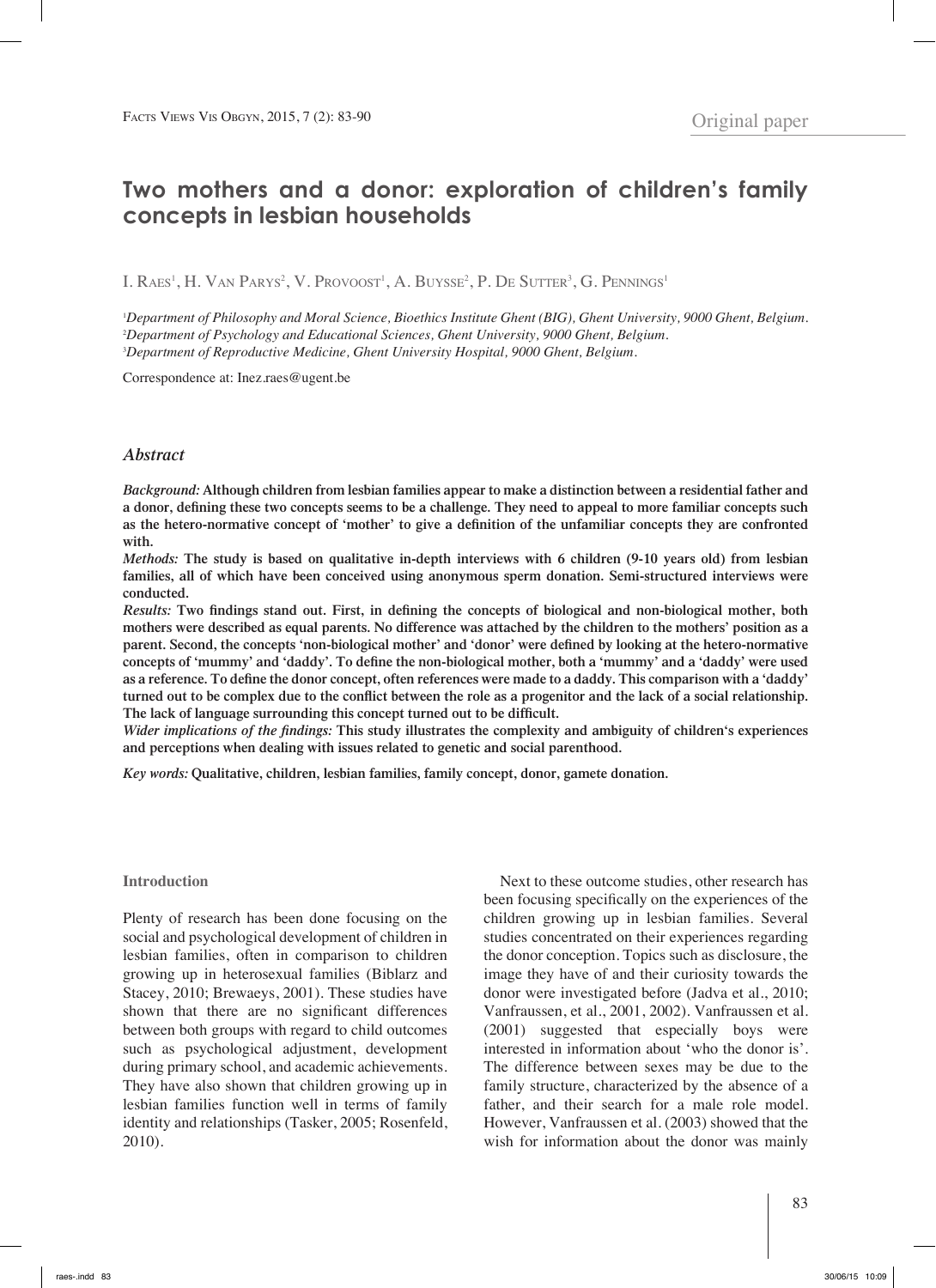driven by curiosity and was not linked to the quality of the parent-child relationship.

# *Defining family concepts*

Recent research showed that children have a complex image of family, not so much focusing on biological ties and the nuclear family, but centring around affective ties (Anyan and Pryor, 2002; Rigg and Pryor, 2007). When it comes to research on how children from lesbian families talk about family structure, two 'new' – in contrast to children growing up in heterosexual families -elements come up: the absence of a father and the existence of a donor. In some families, the donor is an abstract concept, whereas in other families, this donor takes a prominent place in the family. Tasker and Granville (2006) asked children raised in lesbian families with a known donor how they defined their network of family relationships. One of the findings was that children had a clear idea about the differences between a donor and a father, although some donors clearly had the role of a father in some of the families. Malmquist et al. (2014) focused specifically on the children's father concept. They showed that these children described difficulties defining the father concept, one of the reasons being that they did not have a father. When children described the concept, they explained that a father was basically someone like a mother. Particularly interesting is that similar research with children from heterosexual families showed different results, namely that mothers were associated with caring and nurturing characteristics, while fathers were linked to sports and play (Oliveira-Formosinho, 2009). Perlesz et al. (2006) conducted a multigenerational qualitative study towards how children, their lesbian parents and their grandparents defined family. They found that during the development of the child, the understanding of and view on their parents being lesbian, changed, as well as how they handled information about their family structure in their social environment. Fear for being bullied leads them to be more careful in explaining their family structure to peers: being more conscious of the hetero-normative society leads to more secrecy about their 'not normal' family.

This study aims to contribute to the literature on family and parental concepts held by children growing up in lesbian families. We explore in detail the concepts the children construct regarding the three actors involved in the building of their families: the biological mother, the non-biological mother and the donor. In comparison with children growing up in heterosexual families, these children have two uncommon concepts they need to understand and define, both for themselves and for their social environment: a non-biological mother and a donor. Because these concepts are absent in the majority of families, it is particularly interesting to study the definition of these concepts in this particular family type.

# **Method**

# *Participants*

This study is part of a larger research project with multiple focuses related to the participants' thoughts on and experiences with different aspects of (parenthood after) donor conception. For this particular sub study, ten lesbian couples who had children via anonymous sperm donation were interviewed. After each interview, the parents were asked whether their child (aged 7 to 10 years) would also want to participate in the study and whether the parents themselves would agree to this interview. Six couples agreed to let their child(ren) participate. As a result, seven children were recruited. There were six boys (aged 9 to 10), and one girl (aged 7). The interview with the girl was eventually not included in the analysis because it contained little information. All children were aware of the anonymous donor conception. An informed consent form was signed by both mothers before the interview took place. The study was approved by the Ethics Committee of the Ghent University Hospital.

The aim of qualitative research and in-depth interviews is to generate new insights into the experiences and understanding of the participants, and consequently to get insight into processes of a specific sample in a specific context. The views of six children therefore offer valuable information that can be meaningful and applicable to other contexts.

## *Interviews*

Semi-structured interviews were performed by either H.V.P. or V.P. All children were interviewed at their home. The interview duration ranged from 20 to 50 minutes. The interviews were recorded and transcribed verbatim and checked for accuracy. Anonymity was ensured by replacing all the names of persons and places by either pseudonyms or a single letter.

The semi-structured interview consisted of three main successive themes: the family, the conception story and the donor. To start, an elicitation technique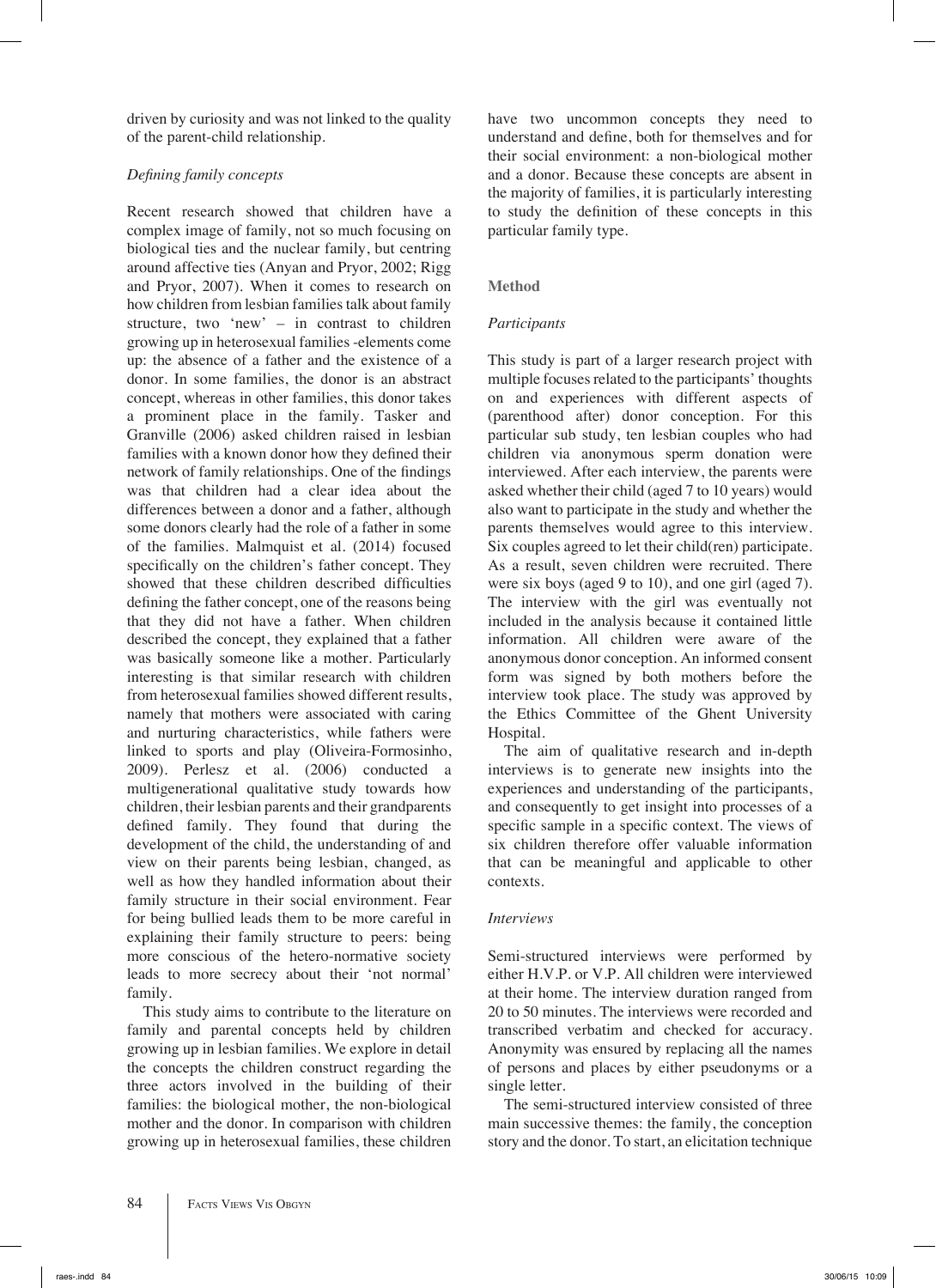inspired by the Apple Tree Family, a technique for mapping children's view on family relationships, was used (Tasker and Granville, 2011). The results of this exercise were used further on in the interview as a tool for defining the concepts of biological and non-biological mother and as a point of reference for further questions about the child's family. At the start of the second part of the interview, an apple for the donor was offered only to children who had mentioned a donor in their conception story. The children were asked to put the apple somewhere on the sheet (the tree, or any other place). Based on what the children chose to do with this apple, the concept was discussed.

#### *Analysis*

The data were analysed using an inductive thematic analysis method (Braun and Clarke, 2006). The analysis consisted of a phased process, starting with familiarizing with the data and memo writing. The transcripts were then screened with the research question in mind and relevant text units were coded inductively. From these codes, higher-level codes and themes were derived. During this process, a team of auditors (second, third and last author) was invited to challenge the initial codes and themes via alternatives and counterexamples (Hill et al., 1997). The structure of the themes was written down in an analysis report which was extensively examined and discussed by the auditor team. Through discussions, the final structure of the themes was agreed upon. To improve data analysis, discussions and intensive trainings with the whole team were organised in order to learn from each other and to become aware of alternative viewpoints on the matter.

#### **Findings**

Four themes were identified offering insight into the children's concepts of the biological mother, nonbiological mother and donor. The first theme focuses on the children's experience of their particular family structure within a heterosexual society. The three following themes focus on each actor involved in the building of their family.

#### *A two-mother-family in a heterosexual society*

The first theme is related to the societal context in which children's parental concepts are shaped. Already at a young age, these children learned that their family structure was not common. Especially in the school environment, the children were confronted with questions about their particular family structure. Peers had wondered about the reason for having two mothers instead of a mother and a father, and had asked the child to explain this.

*Tom: Uhm, yes, sometimes they ask if it's true that I have two mums. Yeah, they think it's a bit strange. And, uhm, most of them don't understand how that's even possible.*

By describing it as weird and asking for a reason, the peers presented Tom's family structure as deviating from the norm.

Not only the presence of two mothers, also the method of conception was a source of unclarity for peers. Ben, for instance, described that peers asked him questions such as '*But, how come you were born?'*, since there was no father. Again, such questions made the family structure look different from 'how it should be'. Nonetheless, he dealt with this by explaining how his family was formed.

In Timothy's case, simply looking at his social environment made him aware that his family structure was different.

*I used to think that, uhm, it wasn't normal to have a dad and a mummy (…) so I thought that gays and lesbians were normal, not the hetero's.* 

*Int: When did that change? When did you stop thinking that?*

*Timothy: Well, once I got older, I started thinking about it, because everyone I knew had a mummy and a dad. So I wondered whether I was really normal. But I am normal, a normal boy, who also comes from a mummy and a dad.*

The confrontation with the heterosexual social context made him change his idea about what a family was supposed to look like: suddenly his family structure was not normal anymore. He then seemed to find 'normality' in the way he was conceived. He transformed his family structure in a certain way to a heterosexual one by focusing on his biological mother and donor, and called the latter 'daddy'. By labeling the donor as a daddy, his family structure was like everyone else's. Whether he actually saw the donor as a daddy did not matter at this point. Labeling the donor as daddy was more convenient because it made his family look more normal.

All children mentioned that at some point their social environment confronted them with their twomother-household. Nevertheless, this did not make them question their two mothers as parents. On the contrary, the exercise with the apple tree at the start of the interview made it clear that both mothers were firmly mentioned together and put in the tree together. No distinction was made between the mothers, they were presented as equal and without considering biological or social relationships.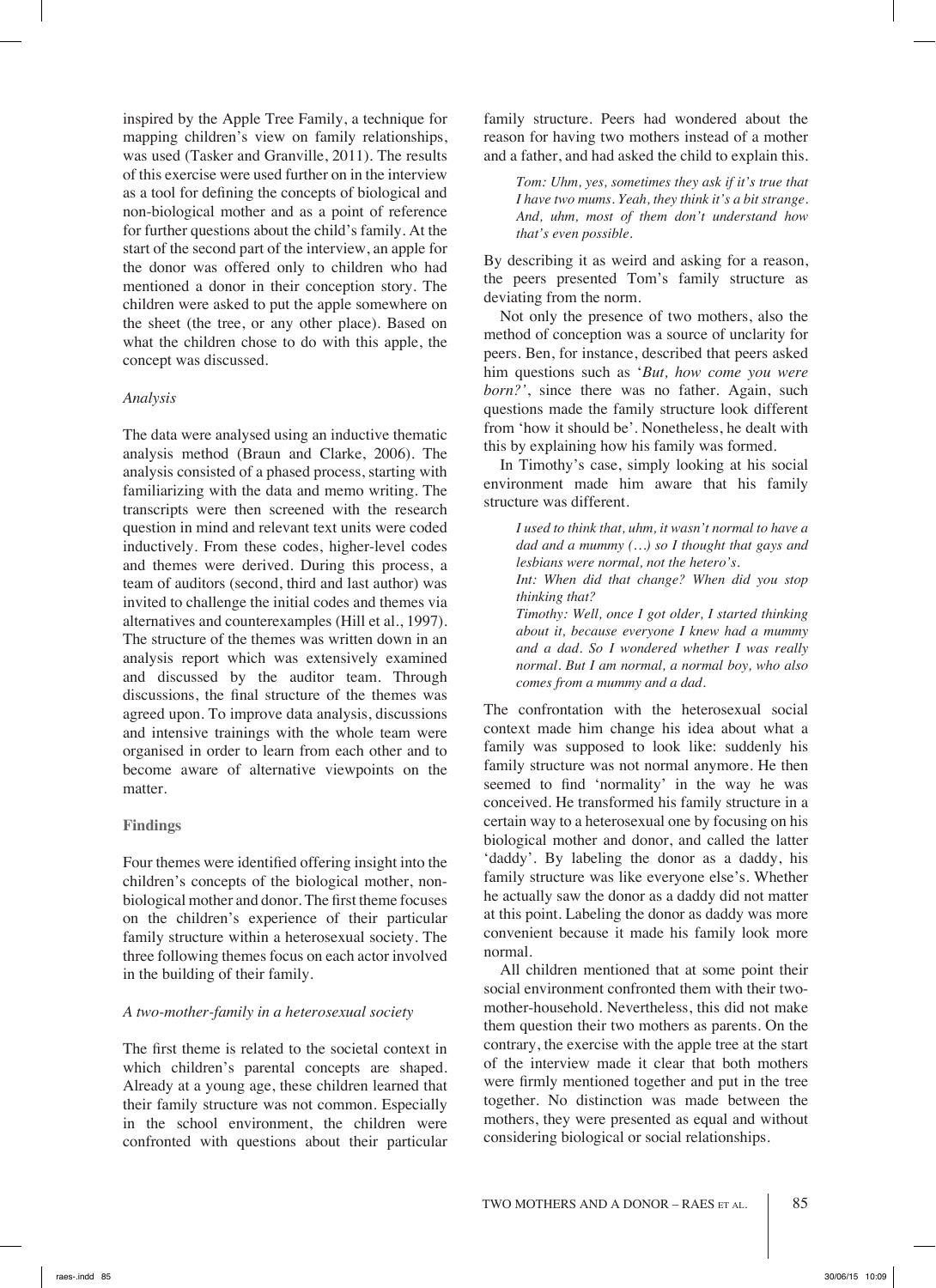## *The meaning and role of the biological mother*

When they were asked to define 'biological mother', all children mentioned two characteristics: caring for the child and a biological/causal link. With the biological/causal link we mean that children referred to the idea that 'I came out of her belly' or 'she made me'. It was not always clear whether the children talked about a biological (gestational) link, a genetic link or some kind of causal link. Some children addressed both characteristics, other children mentioned only one. Four children described the caring element in the sense that the biological mother was someone who takes care of you, prepares food, buys clothes and watches over you. In this regard, Kenny defined the biological mother as '*a personal babysitter.*' Ben addressed the element of care and what can probably be seen as a causal link between him and this mother:

*Yes, uhm, a mummy means that, uhm, actually she should take care of you, because you can't exist without parents, and without a mummy. […] But, uhm, yeah, the mummy takes care of you, makes your meal, changes your diapers when you're little, … she made you really, it is important, a mummy.*

Three children defined the biological mother in terms of the presence of a biological link. Timothy did this in a descriptive way by saying '*So actually, your mummy made you. '*The two other children described this in a normative way. The link was considered unique, since they did not share this with their other mother. This made her special. According to Walter, for instance, it gave the mother the status of 'real mother'. He described his biological mother as '*my real mummy, the one who gave birth to me.'*  By defining the biological mother in this particular way, a difference between the two mothers was created: when there is a 'real mother', then there must also be someone that is not real, or less real. This description was in contrast to his initial parental concept. In the exercise with the apple tree, he had presented the parents as equal. Also for Kenny, both parental concepts were not so clear. On the one hand, the biological mother was characterized by 'care', which was also the case for the non-biological mother – suggesting similarity – and on the other hand, the biological mother was someone special because of the biological link, which suggested a distinction.

# *The meaning and role of the non-biological mother*

*The biological mother as a reference.* While the concept of the biological mother was defined in itself, the concept of the non-biological mother was defined by all children through a comparison with another parental concept. Three children explained the role and meaning of the non-biological mother by comparing her to the biological mother. For Tom and Timothy, the non-biological mother was similar to the biological mother because she also took care of the children.

*Tom: Uhm, yeah, that's a bit the same [as a biological mother]… but yes. A different name, and she usually does different things, like other work. And yeah, she also takes care of us all the time.*

Walter, too, defined non-biological motherhood in reference to a biological mother. However, he defined a non-biological mother through the difference with a biological mother, namely the biological link. The non-biological mother was defined as the wife of his mother, and as someone who had adopted him and had promised to take care of him. The non-biological mother was seen as someone who equally provided care, but who had a different 'status'. The status of real mother was reserved for the person with a biological link (see previous theme). Again, this contrasted with his initial presentation during the exercise with the apple tree where both parents were described as equal.

*Walter: and mom, that's actually the wife of mummy. And yes… she, uhm, promised by law or something that she would take care of me too. […] But she's, uhm, actually not my real mummy, but yeah.*

*The father as a reference.* Four children used the father figure as a reference to explain the concept of the non-biological mother. They justified the comparison by pointing out similar traits between both actors, which were often common characteristics of what fathers are and do in their opinion. Kenny, for instance, explained that he sometimes labeled his non-biological mother with 'daddy' because '*she's also really funny, making jokes all the time. Like most dads.'* He added that he did not say this out loud, which could indicate that he did not want his parents to hear it because he expected it to be hurtful or inappropriate. Ben also mentioned humour as a basis for comparison between the non-biological mother and a father. Apart from that, he considered his non-biological mother as someone like a daddy on the grounds of caretaking.

# *The meaning and role of the donor: a complex issue*

Five children were aware of the man 'behind the seeds'. The other child, Travis, did not include the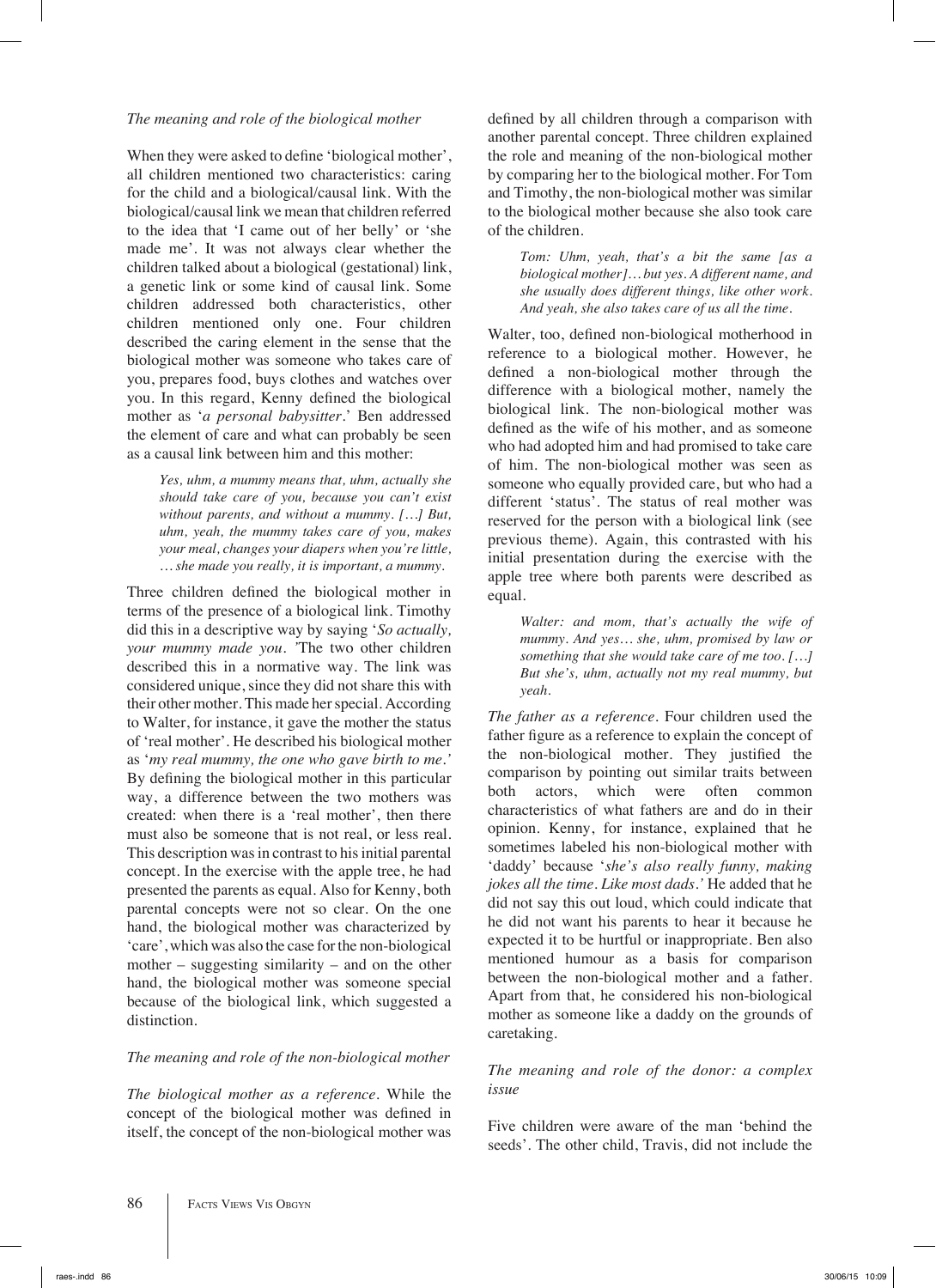donor in his conception story. Consequently, no questions about the donor concept were asked in this interview. Only Walter mentioned the donor spontaneously from the beginning, during the exercise with the apple tree. All other children were offered an apple for the donor later on in the interview after they had mentioned him during their explanation of the conception story.

For the five children who were aware of the involvement of a donor, the donor concept appeared to be complex. Offering an apple for the donor created a possibility to talk about who the donor was and what his position in the family structure was. The place of this apple differed among the children: some children placed the apple next to the apple of the parents, other children made a clear distinction between the top of the tree (where wellknown family members were placed) and the trunk (where the donor was placed). However, they had one thing in common in their explanation: they all made a comparison with daddies. Most of the children also used the term 'daddy' to refer to the donor. Nonetheless, it was clear that the children were searching for the right terminology. One child talked about '*that mister'*, indicating a distant relationship in combination with a polite way of putting it. All other children used the term 'daddy', but showed discomfort in using this specific term. Tom, for instance, initially named the donor 'daddy', but immediately corrected himself and explained that the donor was not a *real* daddy. The donor was differentiated from those men who met the conditions to receive the label of daddy in society.

*Int: Do you know where, from whom the seed came, where it came from?*

*Tom: Yes, from my daddy. I mean, not my real dad. Somebody gives his little seed to the doctor. And then, uhm, yes, that's with a syringe. I think. And that's a bit the same then.*

Two elements were indicated by the children which explained their difficulties with the terminology, and by extension, the position of the donor in the family structure. On the one hand, donors and daddies have a kind of causal or biological relationship with the child in common. On the other hand, donors do not have a social relationship with the child while fathers have. For most children, the combination of these two elements made it difficult not only to label the donor, but also to understand the donor concept and to point out where in the family structure the donor should be positioned. This became particularly clear when the children were asked to place an apple for the donor.

*Tom: Hm, he belongs a bit out of the tree.*

*Int: […] Okay, so the mister should be more here, next to the sheet of the paper. And why is that? Tom: Well, I don't know him. It is a kind of family, I guess, but yeah, I never see him, I don't know him. Int: So, what do you mean when you say 'a kind of family'? Tom: Well, it's a kind of, uhm, well, we don't know* 

*him, but he is a small part. Without him, my sister and I wouldn't be here.* 

On the one hand, the donor was thought of as some sort of family member, but on the other hand, the lack of a social relationship excluded him from the family structure. However, not including him at all was impossible, because without the donor, Tom would not exist. This idea of the donor as a progenitor was also mentioned by Ben. For him, the donor was not the same as a daddy because he was unknown. Nonetheless, the donor deserved a special place in the apple tree.

*Ben: Yeah, the ground is hard and colder. The mister really doesn't belong there. And in the crest it's nice and warm. And to me, life has the same meaning, that's life, from, our trunk. And, he could also have a place near the roots, […] it is because of the roots that the tree can live and, it is because of him that I live, and my sister too, and our family.* 

Timothy too placed the donor in the trunk of the tree. Both children created the same metaphor to show that the donor was a necessary condition for them and their family to exist, but that this did not make him a member of the family.

For Timothy and Kenny, the social relationship predominated in attributing a role to the donor and therefore, he was not considered part of the family. For both children, if there were to be asocial relationship with the donor, that would change his status. They explained that, if the donor were known and present in their lives, he would be a daddy. The combination of the two elements would make the donor a father. For Kenny, the donor would then be positioned next to his biological and non-biological mother. He said that if the donor were present, then *'that would be a daddy. Then I would have a mummy, daddy and mom. '*Timothy added an extra condition. He said: '*If my mom wasn't here, then of course I would call him daddy. But now I would just name him by his first name.'*

For Walter, the lack of a social relationship did not matter. For him, although the donor lived in another country and was not known, he was his daddy. First of all, he introduced him spontaneously in the interview as his daddy. While he was explaining having a biological and non-biological mother, he added '*And, then there's my daddy. But I don't know his name. Because we never knew him, he lives in Denmark.'* When Walter was asked to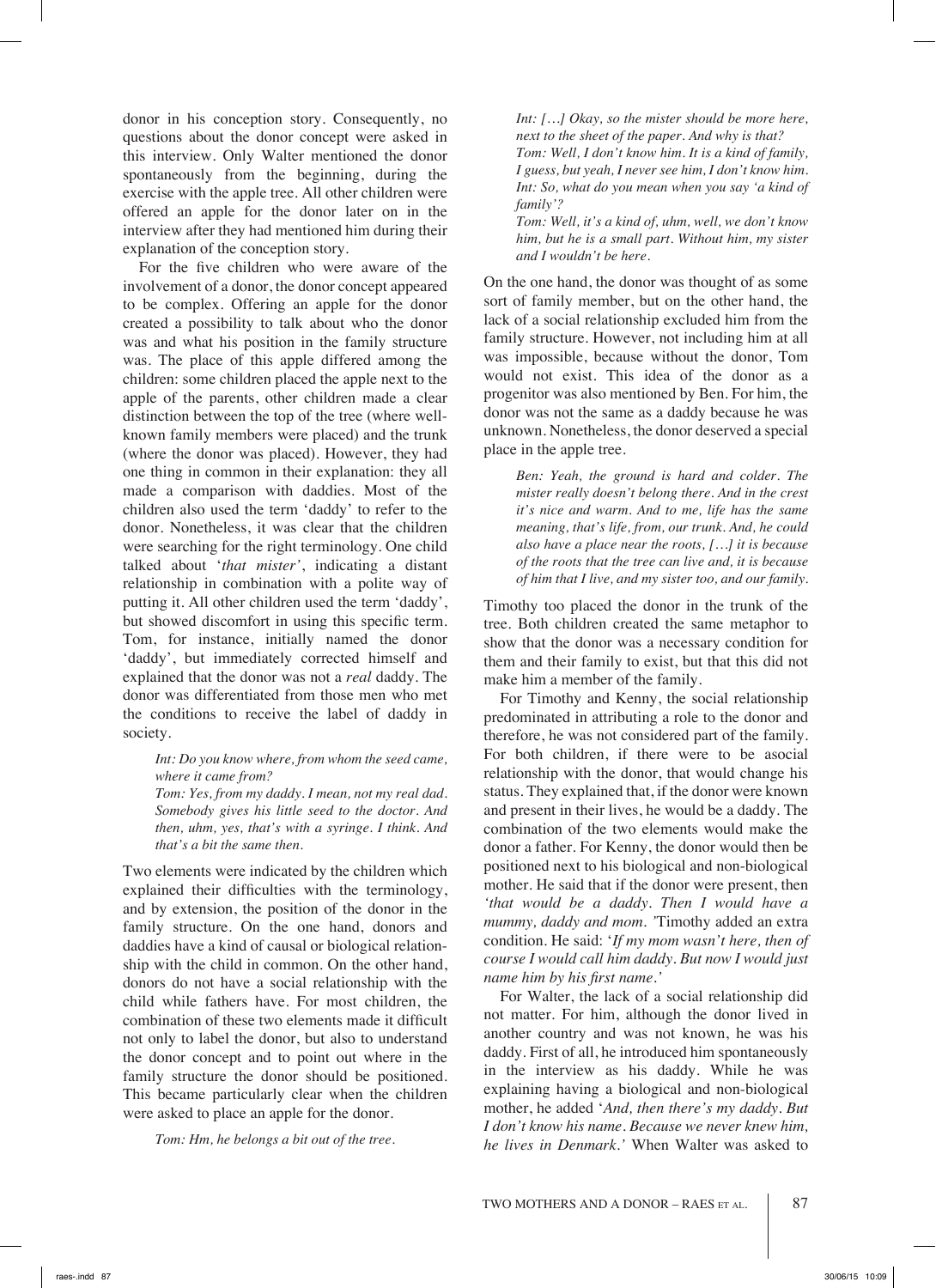place the apple for the donor, he put it next to the apples for his mothers. He explained this action simply by saying that the donor was his father. Two reasons for this comparison could be found. First, it appeared that for Walter, the fact that the donor had a biological relationship with him, was reason enough to consider the donor as a daddy. A second explanation can be found in the birth story that his mothers had told him. For his mothers, it was a conscious choice to introduce (and label) the donor as a daddy. It is likely that this contributed to Walter's reasoning and word use.

#### **Discussion**

## *Defining family-specific concepts through heteronormative references*

As part of a heterosexual society, these children had been confronted with the exceptionality of their particular family structure. Especially peers tend to ask questions about the two mothers and the conception method (Vanfraussen et al., 2002). The children were urged to think about the meaning and role of the three actors who were involved in the creation of their family, and particularly about who the non-biological mother and donor was, and how these actors related to other family members. The first striking element in the definition of these two concepts was that all children referred to the heteronormative mother and father concept. One interpretation is that the children looked at society (particularly at their peers) and found no immediate model for their non-biological mother or donor. In contrast to the concepts typical for their family structure, the concepts 'mummy' and 'daddy' were clear: everywhere they looked, they found examples of mothers and fathers. To explain their own family concepts, they fell back on these two more familiar concepts. The non-biological mother was defined by referring to either what is known as a 'mother' in society, or by referring to the father concept. Malmquist et al. (2014) found that children from lesbian families defined fathers as similar to mothers. One of the explanations the authors gave to these particular descriptions was that such children's images of daddies were vague. Therefore, they used "a more familiar maternity discourse" (p. 130) in order to define a 'daddy'. This could also be the case for the non-biological mother: the more familiar mother-father discourse was used to define their non-biological mother.

In a similar way to the non-biological mother concept, the donor was defined through a comparison with the more familiar concept of 'daddy'. For defining, naming and positioning the donor in the family structure, the father concept appeared to be the closest concept to make a comparison with. The donor namely gave seeds to one of the mothers, and the child himself was the result. In this regard, a donor is very similar to a father. However, in this comparison, difficulties arise. The lack of a social relationship is a major difference with the father concept, a difference that is not present in the definition for the non-biological mother. The findings show that the children have difficulties with defining the concept exactly because of this opposition between 'progenitor' and 'unknown'. This difficulty is also reflected in the search for a correct label for the donor: the term 'daddy' was frequently used, but most children were clearly uncomfortable using this word because it did not cover the subject. Some of them alternated this term with 'that mister' or 'that man'. Also Malmquist et al. (2014) found a complex balance between the use of the word 'daddy' and other names such as 'seed daddy' or 'that man'. The authors concluded that the labeling by the parents probably has a huge influence on the image the children create of the donor. However, most children's parents in our study did not label the donor as 'daddy'. They used terms such as 'that friendly man', or 'the man who gave seeds'. The children themselves labelled the donor as 'daddy', which indicates again that 'daddy' for them seems the best available term to describe what a donor is.

Another striking element in the definition of the donor was mentioned by two children. The donor was differentiated from a father because of the current lack of a social relationship. However, if the donor were to be known or present, his status would change from 'unknown man' to 'daddy'. This confirms the fear of lesbian parents about using a known or identifiable donor. The parents' fear is that a known donor would become the second parent, and that the non-biological mother would come only third in line (Nordqvist, 2012). Two children mentioned that the position of the donor would change when he would be known. This finding indicates that there might be some ground for this fear.

## *Equality and difference between the two mothers*

Most children saw both mothers as equal parents, without considering the difference in biological ties. They all made this initially clear by mentioning both parents together during the exercise with the apple tree. Some children confirmed this equality during their descriptions of the non-biological mother by describing her role in terms of what a biological mother was. In emphasizing similar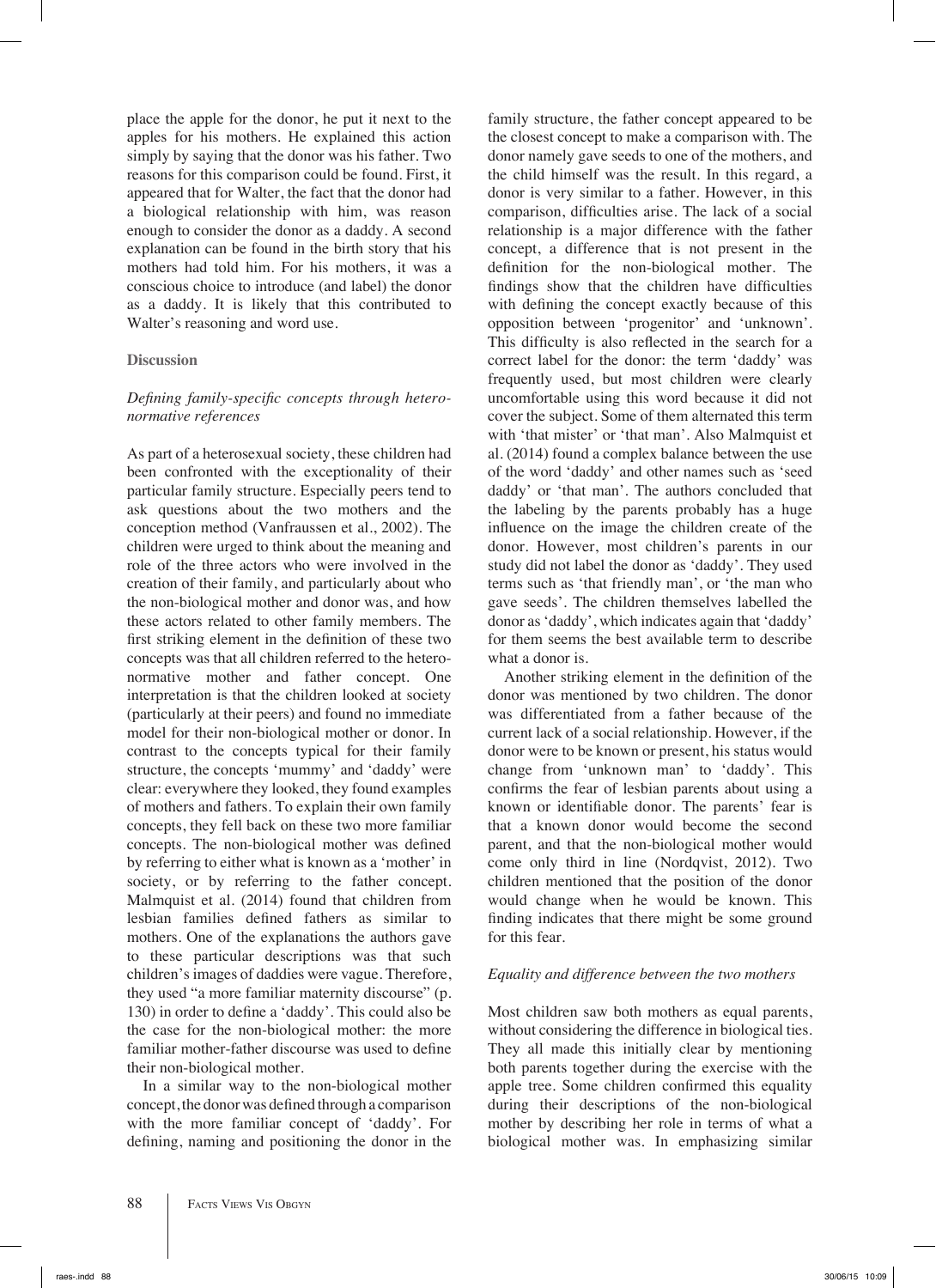characteristics and activities, equality was installed. Also the definitions of the non-biological mother in terms of a daddy can be indicative of considering the two parents as equal. A father is generally seen as a parent equal to a mother. Another explanation could be that children from lesbian families do not gender differentiate between parents (Malmquist et al., 2014). The distinction between a father, a biological mother and a non-biological mother might not be as strict in their experience. In this regard, it should be kept in mind that all findings are the result of specific questions that were asked during the interview. The distinctions between the mothers might be artificial, because they were asked about the concepts separately and in a specific order. The concept of a biological mother was discussed first, and the concept of the non-biological mother was explored afterwards. Nonetheless, by focusing on the concepts separately, valuable information was shared that would not have been discussed without this specific focus. These findings show that, aside of similarities (which were presented as self-evident), differences between the mothers were also mentioned. Two children mentioned their mothers together in the exercise with the apple tree, and presented them as 'my parents'. During the discussion of the individual concepts, however, distinctions arose. For Kenny, equality and difference in parenting status went hand in hand. The parents were equal, although the biological link made the mother special. Walter made a clear distinction during his discussion of the individual concepts. He described the mother with a biological link as the *real* mother, and the non-biological mother as the mother's wife who promised to take care of him. The biological link was therefore seen as an unconditional right to parenthood, and as intrinsically more valuable than adoption. His story might be interpreted as contradictory and confusing. However, it is not uncommon for children to say one thing at a certain point and something else at a later moment. People's reasoning about blood ties is complex and rarely follow watertight logical reasoning (Bestard, 2009). In this regard, it is perfectly possible that Walter and Kenny believe that their parents are equal as well as different, and that the biological link is simultaneously special and irrelevant.

#### *Limitations and clinical implications*

Similar to the remark about the structure and sequence of the questions about the mothers, it should be noted that the information gained about the donor in relation to the exercise with the apple tree resulted from offering an apple for the donor.

The findings are also based on the opinions of boys only. Gender differences may translate into differences in understanding kinships roles with girls generally having a more sophisticated view on relationships (Borduin et al., 1990). Lastly, although rich information was found in these data, we should keep in mind that this study involved six children.

Considering the clinical implications, this study shows that children in this specific family context might find it difficult to define their donor and to situate him in or outside their family structure. Confusion may arise about the difference between the donor and a father, and explaining or comparing the donor in terms of a daddy adds to this difficulty. It might be relevant for counsellors to adopt this insight in their counselling session with the parents about disclosure to the child.

#### **Acknowledgements**

We thank all the families for participating in this study. All the other members of the research team are acknowledged for their efforts in recruitment, interviewing, transcribing and team discussions: An Ravelingien, Sara Somers, Isabelle Stuyver and Elia Wyverkens.

#### **References**

- Anyan S, Pryor J. What is in a family? Adolescent perceptions. Child Soc*.* 2002;16:306-17.
- Bestard J. Knowing and relating: kinship, assisted reproductive technologies and the new genetics. In Edwards, Jand Salazar C (eds) European Kinship in the age of biotechnology*.*
- United States: Bergbahn Books, 2009, 19-28.
- Biblarz T, Stacey J. How does the gender of parents matter? J Marriage Fam. 2010; 72:3-22.
- Borduin CM, Mann BJ, Cone L, Borduin BJ. Development of the concept of family in elementary school children. J Genet Psychol. 1990; 151**:**33-43.
- Brewaeys, A. Review: parent-child relationships and child development in donor insemination families. Hum Reprod Update**.** 2001;7:38-46.
- Hill CE, Thompson BJ, Nutt-Williams E. A guide to conducting consensual qualitative research. J Couns Psychol. 1997;25: 517-72.
- Jadva V, Freeman T, Kramer W et al*.*Experiences of offspring searching for and contacting their donor siblings and donor. Reprod BioMed Online. 2010;20:523-32.
- Malmquist A, Möllerstrand A, Wilkström M et al. 'A daddy is the same as a mummy': Swedish children in lesbian households talk about fathers and donors. Childhood. 2014; 21:119-33.
- Nordqvist P. Origins and originators: Lesbian couples negotiating parental identities and sperm donor conception. Cult Health Sex. 2012;14:297-311.
- Oliveira-Formosinho J. Togetherness and play under the same roof: Children's perceptions about families. Eur Early Child Educ**.** 2009;17:233-48.
- Perlesz A, Brown R, Lindsay J et al. Family in transition: parents, children and grandparents in lesbian families give meaning to 'doing family'. J Fam Ther*.* 2006; 28: 175-99.
- Rigg A, Pryor J. Children's perceptions of families: What do they really think? Child Soc. 2007;21:17-30.